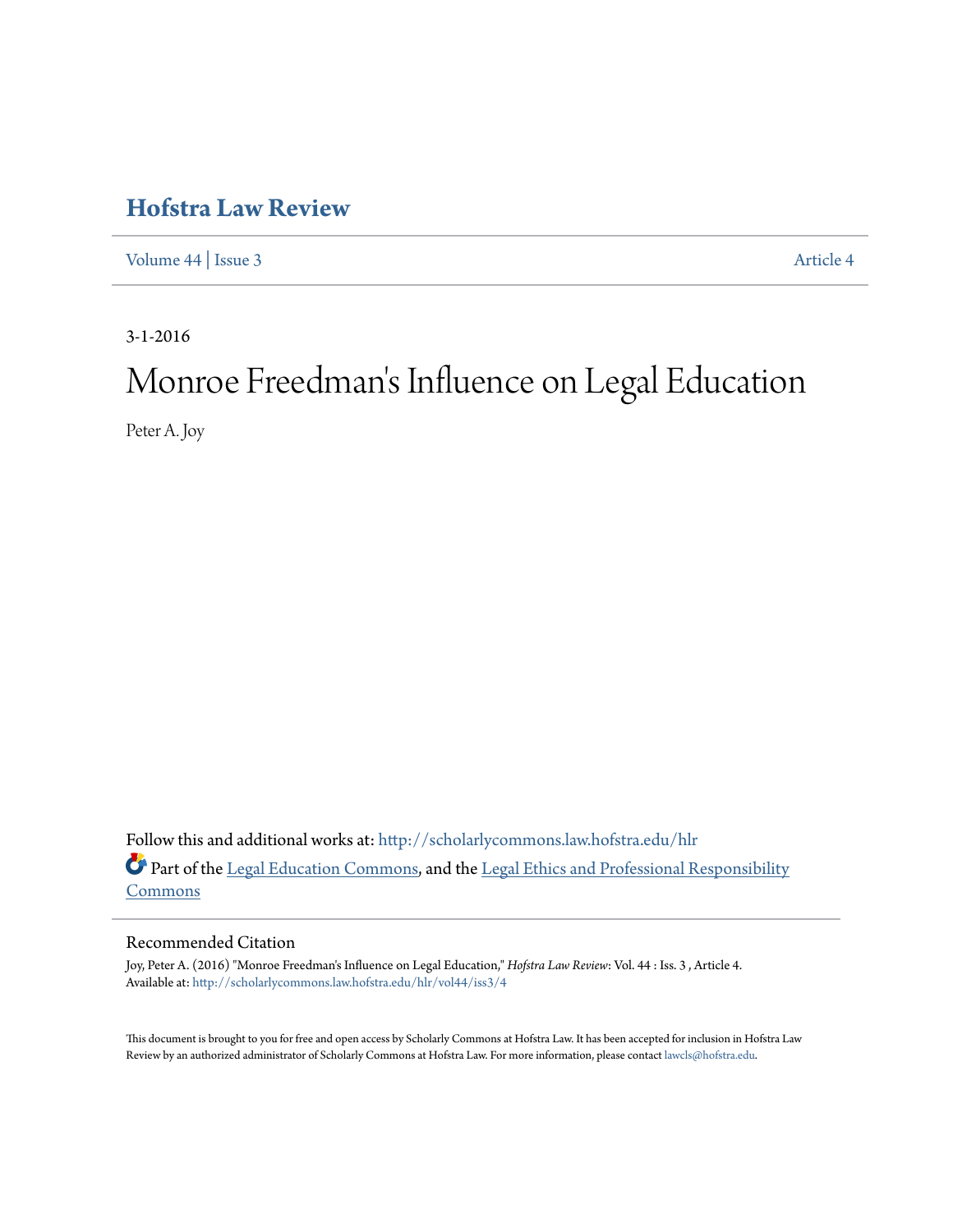### MONROE **FREEDMAN'S INFLUENCE ON LEGAL EDUCATION**

#### *Peter A. Joy\**

#### **I. INTRODUCTION**

Monroe Freedman's influence on legal education was profound **by** any measure. He was much more than a gifted scholar and teacher, though he was both of those, as well as an accomplished lawyer.' He was also the antithesis of a law professor disconnected from the practice of law, who produces scholarship that has little to no relationship to the

**<sup>\*</sup>** Henry Hitchcock Professor of Law, Washington University School of Law. **I** thank Susan Fortney and Eric M. Freedman for their very helpful comments and suggestions. Some **of** the thoughts expressed in Part **III** build upon a short tribute to Monroe Freedman that appeared in the *AALS Section on Professional Responsibility Newsletter. See* Peter **A.** Joy, *Monroe Freedman,* **AALS SEC. ON** PROF. RESP. **NEWSL.,** Spring **2015,** at **22-23** (on file with the Hofstra Law Review).

**<sup>1.</sup>** Monroe Freedman's list of achievements and honors is extensive and includes trial and appellate litigation in several state and federal courts and before administrative agencies; election to the American Law Institute and as a Fellow of the American Bar Foundation; and several state and national bar awards for his contributions to the field of professional responsibility, influential scholarship in the field of lawyers' ethics, and contributions to legal education and public service. Monroe H. Freedman, *Qualifications of Monroe H. Freedman as an Expert Witness on Lawyers' and Judges' Ethics,* **MAURICE A. DEANE SCH.** L. **HOFSTRA U.,** http://law.hofstra.edulpdF directory/faculty/fulltimefaculty/ftfac-mfreedman qualifications.pdf (last visited Apr. **10, 2016)** [hereinafter Freedman, *Qualifications of Monroe H. Freedman*]. As a law professor and a lawyer, he was the first to argue and successfully litigate that the **ABA** lawyer advertising restrictions violated the First Amendment. Ralph **J.** Temple, *Monroe Freedman and Legal Ethics: A Prophet in His Own Time,* **13 J. LEGAL** PROF. **233,** 233-34 **(1988).** In **1970,** while teaching at George Washington University School of Law, he also directed the Stem Community Law Firm in Washington, **D.C.,** to conduct public interest litigation. The public interest law firm ran advertisements that drew complaints leading the legal ethics and grievance committee of the District of Columbia Bar Association to investigate. Monroe Freedman, *Solicitation of Clients: For the Poor Not the Privileged,* JURIS DR., Apr. **1971,** at **10,** 11-12 [hereinafter Freedman, *Solicitation of Clients].* The bar committee ruled that, based on the First Amendment to the Constitution as well as other reasons, nonprofit law firms could advertise, which was the first such ruling in the United States. *Id.* at 12. Six years later, in *Bates v. State Bar of Arizona*, the U.S. Supreme Court held that the First Amendment protected truthful advertising of routine legal services. 433 **U.S. 350,** 384 **(1977).** The Court cited to Freedman for the idea that the legal profession's failure to advertise may create public disillusionment with the legal profession. *Id.* at **370 &** n.21 (citing MONROE H. FREEDMAN, LAWYERS' ETHICS **[N AN** ADVERSARY SYSTEM **115-16 (1975)).**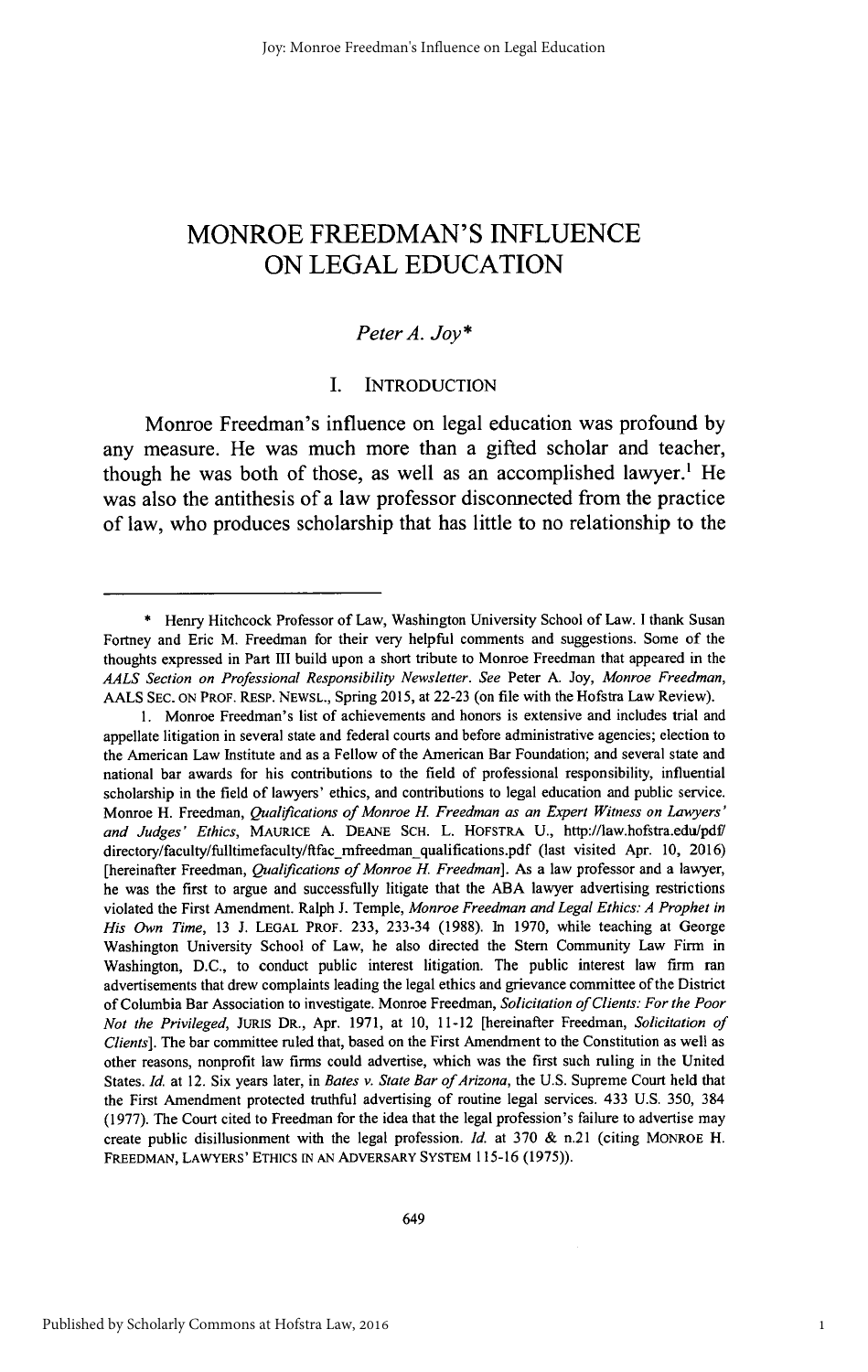#### *HOFSTRA LAW REVIEW* **650** [Vol. 44:649

practice of law.<sup>2</sup> Instead, Monroe Freedman's scholarship was singularly focused on the difficult ethical issues lawyers face in the practice of law, and he was fully engaged with the practicing bar. In many ways, he was the epitome of "the law professor viewed as a superior lawyer,"<sup>3</sup> not only producing scholarship useful to practitioners, but also scholarship that helped other law professors teach law students to become effective, ethical lawyers. Much of his scholarship was on the leading edge of what was to become the field of legal ethics and the teaching of professional responsibility in law schools.'

Monroe Freedman raised questions about lawyers, their role in an adversary system, and the importance of loyalty to clients. He also demonstrated that law professors could effectively teach legal ethics not only in a Legal Ethics course but also in other courses, using his firstyear Contracts course as an example. Through his scholarship and his teaching, Freedman greatly influenced legal education in the content of Legal Ethics courses, as well as how those courses are taught. This Essay focuses on Monroe Freedman's influence on legal education.

#### **II. CONTRIBUTIONS** TO THE **DEVELOPMENT** OF **LEGAL ETHICS** IN THE LAW **SCHOOL CURRICULUM**

Monroe Freedman began teaching in **1958,** long before legal ethics was a recognized field of scholarship and more than a decade before a course in legal ethics (today, usually titled, "Professional Responsibility"

<sup>2.</sup> Commentators have argued that law professors have been disconnected from the practice of law, especially in terms of producing legal scholarship that has little value to practicing lawyers or judges. *See, e.g.,* Harry T. Edwards, *The Growing Disjunction Between Legal Education and the Legal Profession,* **91** MICH. L. REV. *34 passim* **(1992);** Alex M. Johnson, Jr., *Think Like a Lawyer, Work Like a Machine: The Dissonance Between Law School and Law Practice, 64* **S. CAL.** L. REV. **1231, 1235-36, 1236 nn.13 & 16, 1238-39,** 1243, **1252, 1256 (1991);** Graham **C.** Lilly, *Law Schools Without Lawyers? Winds of Change in Legal Education,* **81** VA. L. REV. 1421, 1451, 1460 **(1995);** George L. Priest, *The Increasing Division Between Legal Practice and Legal Education,* **37 BUFF.** L. REV. **681, 681 (1989).** More recently, Chief Justice John Roberts stated, "Pick up a copy of any law review that you see and the first article is likely to be, you know, the influence of Immanuel Kant on evidentiary approaches in 18th-century Bulgaria, or something, which I'm sure was of great interest to the academic who wrote it, but isn't much help to the bar." Adam Liptak, *The Lackluster Reviews That Lawyers Love to Hate,* N.Y. **TIMEs,** Oct. 22, **2013,** at **Al5.** Chief Justice Roberts further stated, "About 43 percent of law review articles have never been cited in another article or in a judicial decision." *Id.*

**<sup>3.</sup>** Considering the history of legal scholarship, Judge Richard Posner explained the concept of the law professor as a superior lawyer **by** stating:

It used to be that law professors were in the university but of the legal profession.... The **job** of the professor was to produce knowledge useful to the practitioner. To be useful it had to have a credible source and to be packaged in a form the practitioner could use. The source was the law professor viewed as a superior lawyer.

**RICHARD A.** POSNER, OVERCOMING **LAW 82-83 (1995).**

<sup>4.</sup> In this Essay, **I** use professional responsibility and legal ethics interchangeably.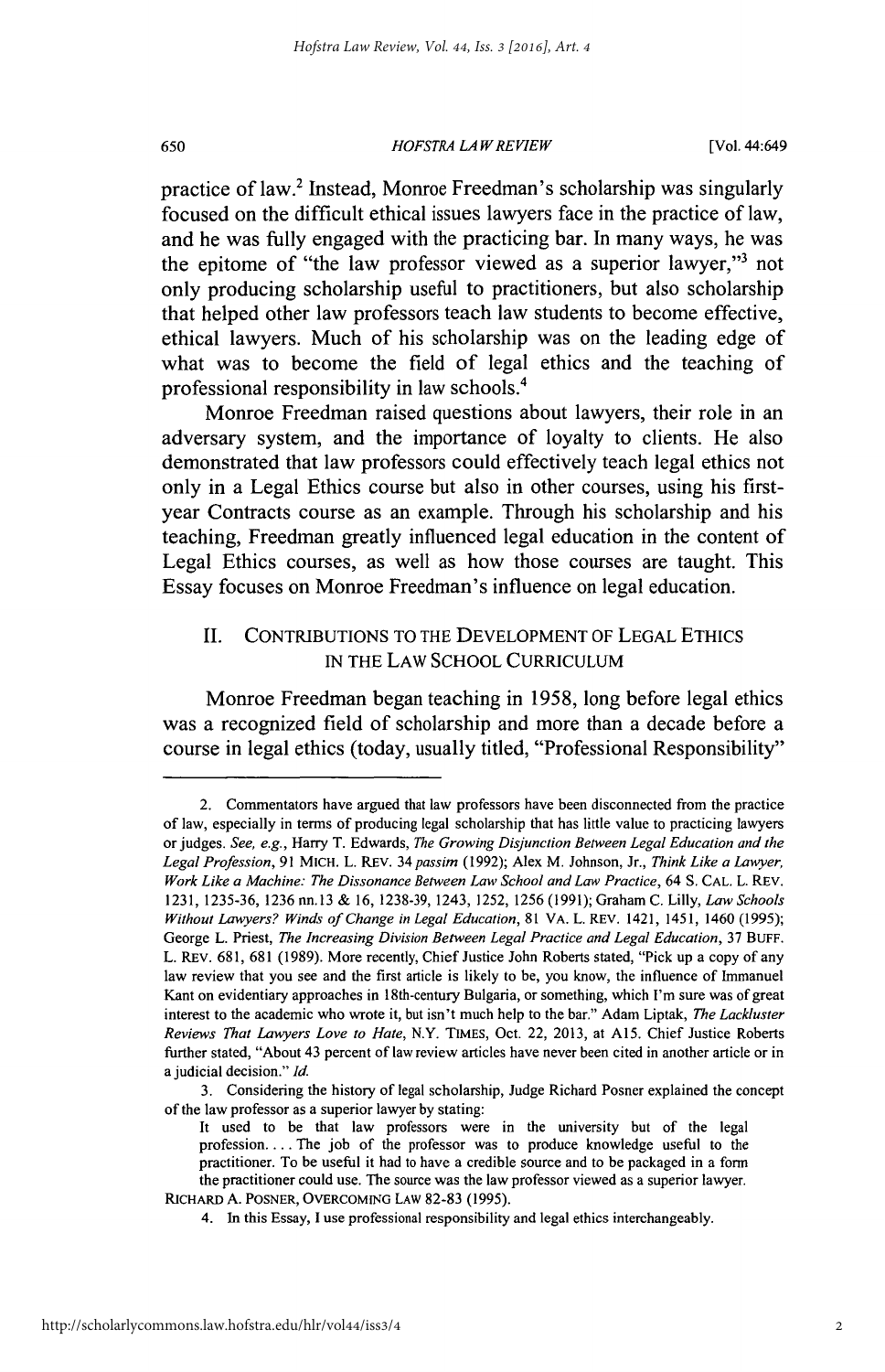#### *MONROE FREEDMAN'S INFLUENCE ON LEGAL EDUCATION* **2016] 65 1**

or "Legal Profession") was a required subject in law schools.' Although Ohio State College of Law was the first law school to have a lecture series on legal ethics in as early as **1898,** most law schools that followed only offered ungraded, non-credit-bearing ethics instruction consisting of lectures **by** judges or lawyers, which "were generally short on content and long on platitudes."<sup>6</sup>

**A** survey of ABA-accredited law schools conducted in the fall of *1957* and published in *1958,* the year Freedman began teaching, showed that only *54* of the **128** ABA-accredited law schools' reported that they offered a course in legal ethics (at that time usually under the title, "Legal Ethics" or "Legal Profession").<sup>8</sup> Of the 54 law schools offering a course, 43 reported giving academic credit, and of those, **39** reported awarding grades as in other graded courses.<sup>9</sup> Additionally, 34 of the 54 schools reported that the course was for one semester hour, **6** reported two semester hour courses, and the report does not break down how many hours the remaining 14 schools required in their courses.<sup>10</sup> As this survey reveals, some law schools were taking the teaching of ethics more earnestly than at the turn of the twentieth century, but only a small number reported treating the subject seriously **by** requiring courses of at least two semester hours.

While law schools during the first two-thirds of the twentieth century were little focused on legal ethics, Freedman turned his attention to developing legal ethics as a field of study. In **1966,** Freedman wrote an article for a symposium at the University of Michigan on professional ethics, which advanced the view that policies underlying the adversary system, the presumption of innocence, the burden of proof beyond a reasonable doubt, the right to counsel, and the duty of confidentiality a lawyer owes the client in a criminal case all require a the lawyer to resolve three of hardest questions facing a defense lawyer in favor of the

*<sup>5.</sup> See infra* notes **7-10** and accompanying text.

*<sup>6.</sup>* Deborah L. Rhode, *Ethics by the Pervasive Method,* 42 **J. LEGAL EDUC. 31, 35 (1992).**

*<sup>7.</sup> See* **ABA, SECTION** OF **LEGAL EDUCATION AND** ADMISSIONS TO THE BAR, **1957** REVIEW OF **LEGAL EDUCATION** *5-15* **(1957).** In **1958,** when the survey was published, there were still **128** ABA-accredited law schools. *See* **ABA, SECTION** OF **LEGAL EDUCATION AND** ADMISSIONS TO THE BAR, **1958 REVIEW** OF **LEGAL EDUCATION 5-15 (1958).**

**<sup>8.</sup>** Caleb Foote et al., *Report of the Committee on Education for Professional Responsibility,* **1958** Ass'N AM. L. **SCHOOLS 169, 171 (1958).** The survey was distributed in the fall of **1957,** and the results were published in **1958.** *Id.* at **169.** The deans of eighty-five law schools responded. *Id.* In a subsequent survey of ethics courses in the law school curriculum in **1977,** the ethics courses were usually under the title "Professional Responsibility" or "The Legal Profession." *See* MICHAEL **J.** KELLY, **LEGAL** ETHICS **AND LEGAL EDUCATION** *55* **n.3 (1980).**

**<sup>9.</sup>** Foote et al., *supra* note **8,** at **171.**

*<sup>10.</sup> Id.*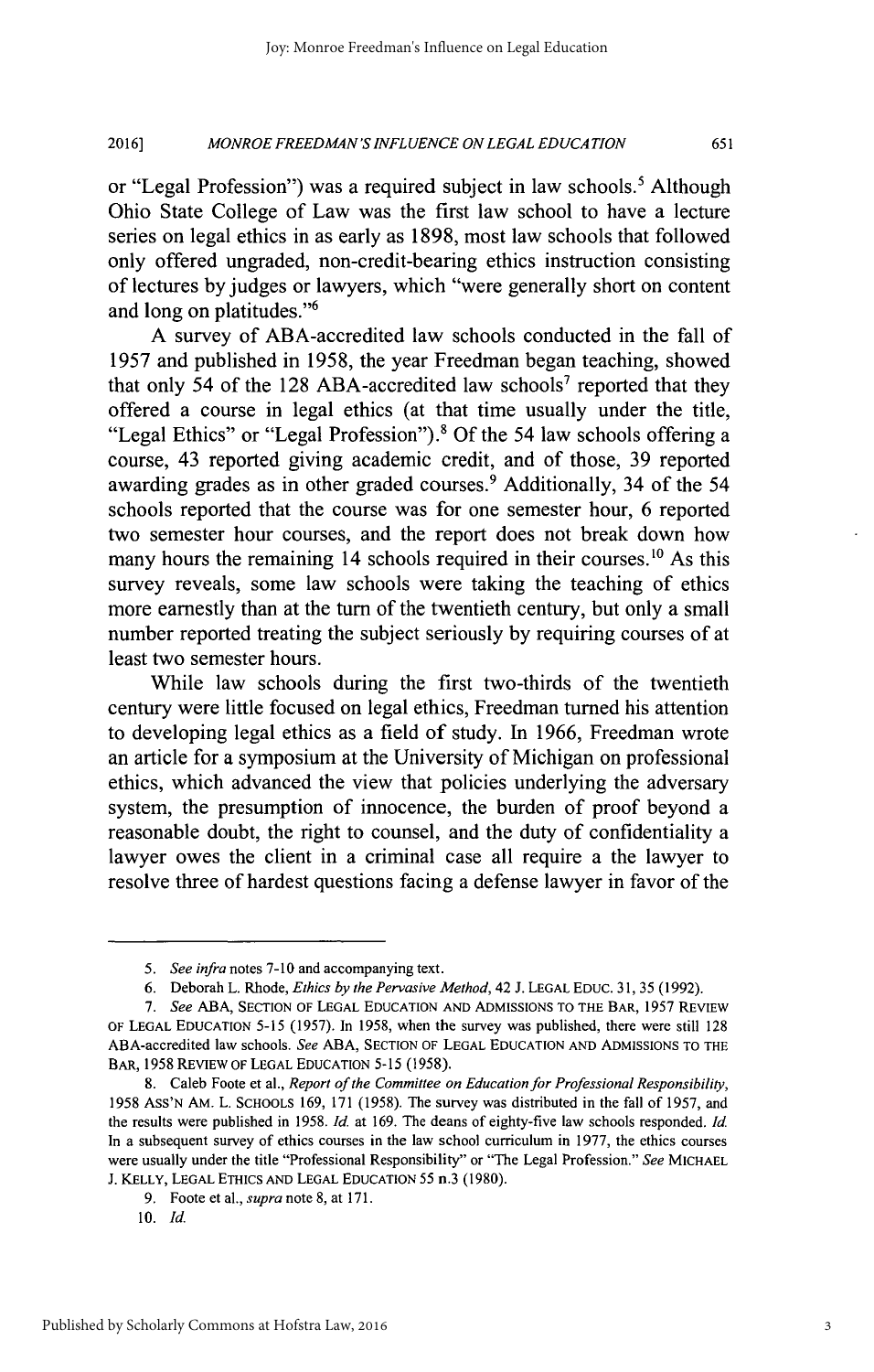#### *HOFSTRA LAW REVIEW* **652** [Vol. 44:649

client.<sup>11</sup> Those three hardest questions for defense lawyers were, and remain, the following: **(1)** whether it is proper to cross-examine for the purpose of discrediting the testimony of an adverse witness the lawyer knows to be telling the truth; (2) whether it is proper to put a witness on the stand when the lawyer knows the witness will commit perjury; and **(3)** whether it is proper to give legal advice to a client when the lawyer believes that the advice will tempt the client to commit perjury.<sup>12</sup> The well-known article that espoused these three *questions-Professional Responsibility of the Criminal Defense Lawyer: The Three Hardest Questions-was* based on a lecture Freedman had presented earlier in the District of Columbia, which triggered an unsuccessful bar disciplinary complaint lodged **by** some lawyers and judges urging his disbarment or suspension.<sup>13</sup>

The same year his article was published in the *Michigan Law Review,* authors of a **highly** popular criminal procedure casebook incorporated almost the entire article into their textbook.<sup>14</sup> Since then, the article has been reprinted or excerpted in over forty textbooks." **By** exploring issues that lawyers face in practice, Freedman was providing thoughtful guidance to the practicing bar and judges, and he was demonstrating to law faculty the need to incorporate legal ethics material into their casebooks to help foster the development of professional judgment in law students. Freedman was demonstrating that legal ethics, properly understood, should focus on the difficult issues practitioners face.

**A** year after exploring the difficult issues criminal defense lawyers face, Freedman turned his attention to the professional responsibility of prosecutors.<sup>16</sup> In explaining why he was focusing on prosecutorial ethics, Freedman stated, "[T]here can be no area of professional ethics more in need of analysis than that of the prosecuting attorney, since there are a substantial number of ethical problems that are unique to his high and difficult calling."<sup>17</sup> Freedman then proceeded to examine six of those

**<sup>11.</sup>** Monroe H. Freedman, *Professional Responsibility of the Criminal Defense Lawyer: The Three Hardest Questions,* 64 MICH. L. REv. 1469, 1471 **(1966)** (analyzing the three hardest questions regarding professional responsibility of criminal defense lawyers).

<sup>12.</sup> *Id.* at 1474-75, **1478.**

<sup>13.</sup> *Id.* at 1469 n.1. The judges included then-U.S. Court of Appeals Judge for the District of Columbia Circuit, Warren Burger, who would later become Chief Justice of the **U.S.** Supreme Court. Ronald **D.** Rotunda, Book Review, **89 HARV.** L. REv. **622, 622** n.3 **(1976).**

<sup>14.</sup> **LIVINGSTON HALL &** YALE **KAMISAR, MODERN CRIMINAL PROCEDURE 783-93 (2d** ed. **1966).**

**<sup>15.</sup>** *Freedman, Qualifications ofMonroe H. Freedman, supra* note **1,** at **5-7.**

**<sup>16.</sup>** Monroe H. Freedman, *The Professional Responsibility of the Prosecuting Attorney, 55* GEO. **L.J. 1030,** 1032-34 **(1967).**

**<sup>17.</sup>** *Id.* at 1034.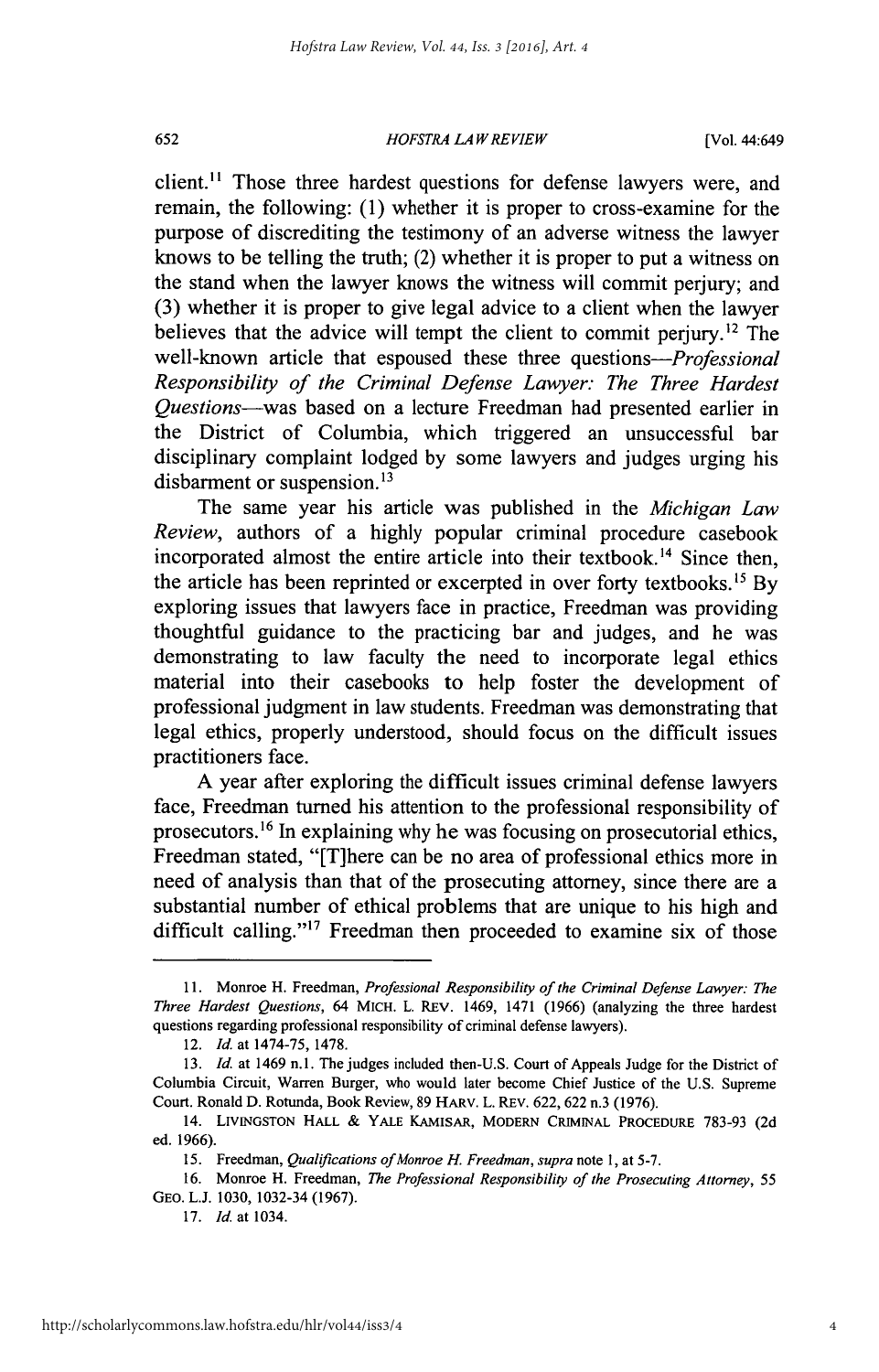#### *MONROE FREEDMAN'S INFLUENCE ON LEGAL EDUCATION* **2016] 653**

problems, which unfortunately persist to this day.<sup>18</sup> Seeing the relevance of this scholarship to the subject matter of their courses, authors soon incorporated portions of his article on prosecutorial ethics in their textbooks on criminal justice and criminal procedure.<sup>19</sup>

To dispel any beliefs that difficult ethics issues were confined to the practice of criminal law, Freedman published an article focusing on the professional responsibility of the civil practitioner in **1969.20** In that article, Freedman explored a number of difficult issues civil practitioners face, and he explained how these could be incorporated into a first-year course in contracts, which he had already been doing. The article had been originally presented at a national conference devoted to education for professional responsibility,<sup>21</sup> and Freedman was part of a session promoting teaching professional responsibility in law school through the pervasive approach.22 Indeed, in **1967,** he had written a contracts casebook, which not only covered doctrine but, as an added feature, also explored "the advantages and disadvantages of an adversary system, including methods and ethical problems of drafting, construction, and negotiation directed toward obtaining favorable settlement from existing or potentially adverse parties."<sup>23</sup>

5

**<sup>18.</sup>** The six problems he discussed were as follows: **(1)** cases in which the primary motive to prosecute is unrelated to the crime for which the person is being prosecuted, such as prosecuting **Al** Capone for tax evasion; (2) plea bargaining tactics that are beyond the scope of court supervision; **(3)** covering up police abuses, such as excessive use of force, perjury, and unlawful arrests, searches, and interrogations; (4) suppressing evidence favorable to the accused, coercion of witnesses, and the introduction of false and misleading evidence; *(5)* attempting to preclude court review of important issues **by** dismissing prosecutions; and **(6)** failing to advise the court regarding, and at times taking advantage of, ineffective assistance of counsel. *Id.* at 1034-41.

*<sup>19.</sup> See, e.g., Freedman, supra* note **16,** at 1034-45, *as reprinted in* **JOHN KAPLAN,** CRIMINAL **JUSTICE:** INTRODUCTORY **CASES AND** MATERIALS 246-47 **(1973);** Freedman, *supra* note **16,** at *1034-35, as reprinted in* LIVINGSTON HALL **ET AL.,** MODERN CRIMINAL PROCEDURE 748-49 **(3d** ed. **1969).**

<sup>20.</sup> Monroe H. Freedman, *Professional Responsibility of the Civil Practitioner: Teaching Legal Ethics in the Contracts Course,* 21 **J. LEGAL EDUC.** *569* **(1969).** Abbe Smith, a long-time friend and co-author of Monroe Freedman, recounts the following speech that he would deliver to students about the ethical issues in the practice of law: "As you contemplate the practice of law you should understand that you may be called upon to represent people who, out of sheer greed, will hurt and even kill other innocent people. And if you can't handle that then you should not go into the practice of corporate law." Abbe Smith, *Monroe Freedman-Heart and Mind,* **23** PROF. LAW., no. 2, **2015,** at 14, **18.**

<sup>21.</sup> Freedman, *supra* note 20, at *569* n.\*.

*<sup>22.</sup> See* **T.A.** Smedley **& E.** Wayne Thode, *Summary and Evaluation Report, in* **EDUCATION IN** THE **PROFESSIONAL** RESPONSIBILITIES OF THE LAWYER **115** (Donald T. Weckstein **ed., 1970).** The pervasive approach was described as one in which "professional responsibility matters are to be considered as a natural component of the regular law school courses and that the teaching of professional responsibility is to be undertaken as an integral part of instruction in the substantive and procedural law." *Id* at **116.**

**<sup>23.</sup>** MONROE H. FREEDMAN, **CONTRACTS: CASES AND** MATERIALS, at xv **(1973).**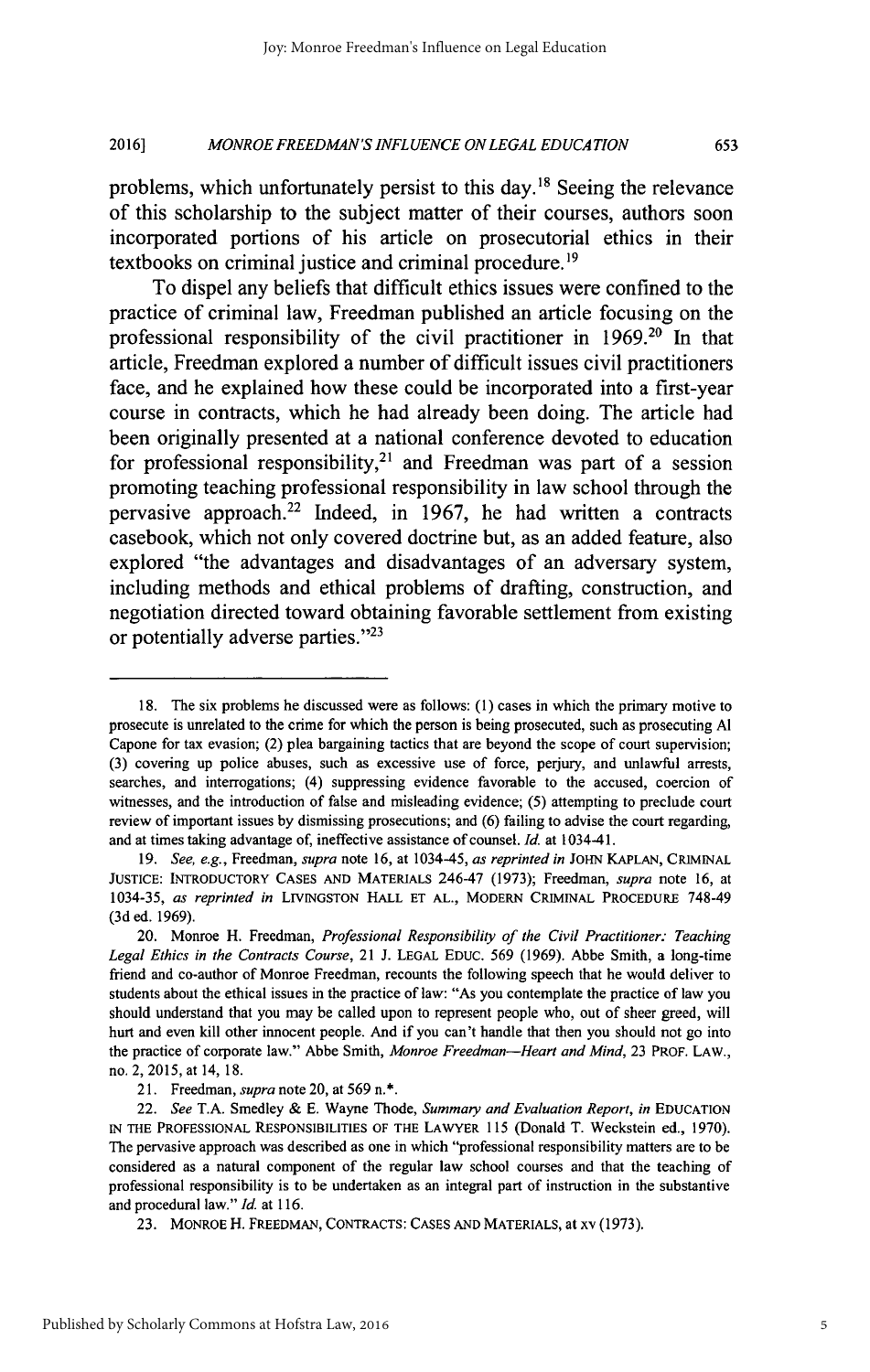#### *HOFSTRA LAW REVIEW* 654 [Vol. 44:649

While Freedman was raising legal ethics front and center through his scholarship and teaching, law schools were still lagging behind in requiring legal ethics instruction of all law students despite **ABA** resolutions, starting in the late 1920s, recommending that law schools require legal ethics to be taught.<sup>24</sup>**A** commentator reported that "the Association of American Law Schools strenuously opposed the requirement, fought a kind of delaying tactic **by** conducting a number of surveys of ethics teaching in law schools, and succeeded in outlasting the ABA.<sup>"25</sup> That changed in the aftermath of the Watergate break-in and cover-up in  $1973$ ,  $26$  in which approximately one-half of those indicted or convicted for Watergate-related crimes were lawyers.<sup>27</sup> In 1974, the summer that President Richard Nixon resigned as a result of Watergate, the **ABA** adopted an accreditation standard that **ABA**accredited law schools require of all students "instruction in the duties and responsibilities of the legal profession," which must encompass "the history, goals, structure and responsibilities of the legal profession and its members, including the ABA Code of Professional Responsibility."<sup>28</sup>

Although the Association of American Law Schools **("AALS")** had opposed legal ethics as a required course, $29$  as had law school administrators, almost all law schools complied with the required ethics course once the ABA issued its new standard.<sup>30</sup> In a 1985 survey on the teaching of professional responsibility, 143 of the **176** ABA-approved law schools responded." **Of** those responding, ninety-five percent reported requiring a separate professional responsibility course as a graduation requirement, and the remaining five percent reported that a professional responsibility course was

<sup>24.</sup> **KELLY,** *supra* note **8,** at **9.**

*<sup>25.</sup> Id.*

**<sup>26.</sup>** The Democratic National Headquarters at the Watergate complex in Washington, **D.C.,** was burglarized on June **17, 1972, by** five men, including the chief security officer of the Republican National Committee and of the Committee to Re-Elect the President, Richard Nixon. **LEO RANGELL, THE MIND OF WATERGATE: AN EXPLORATION OF THE COMPROMISE OF INTEGRITY 30 (1980).** On October **10, 1972,** the *Washington Post* reported that the break-in was part of a conspiracy and campaign of sabotage waged **by** the White House and the Committee to Re-Elect the President. *Id*

**<sup>27.</sup>** Donald T. Weckstein, *Watergate and the Law Schools,* <sup>12</sup>**SAN** DIEGO L. REv. **261, 261 (1975).**

**<sup>28.</sup> ABA STANDARDS AND RULES OF PROCEDURE FOR APPROVAL OF LAW SCHOOLS** Standard 302(a)(iii) **(AM. BAR ASS'N 1978)** (current **version at ABA STANDARDS AND RULES OF PROCEDURE FOR APPROVAL OF** LAW **SCHOOLS** Standard 303(a)(1) (AM. BAR **ASS'N 2015)).**

*<sup>29.</sup> See supra* note **25** and accompanying text.

**<sup>30.</sup>** Rhode, *supra* note **6,** at **39.**

**<sup>31.</sup> Lisa L. Milord et al.,** *A Survey on the Teaching of Professional Responsibility, 1986* **A.B.A. CTR. FOR PROF. RESP. 1, 1.**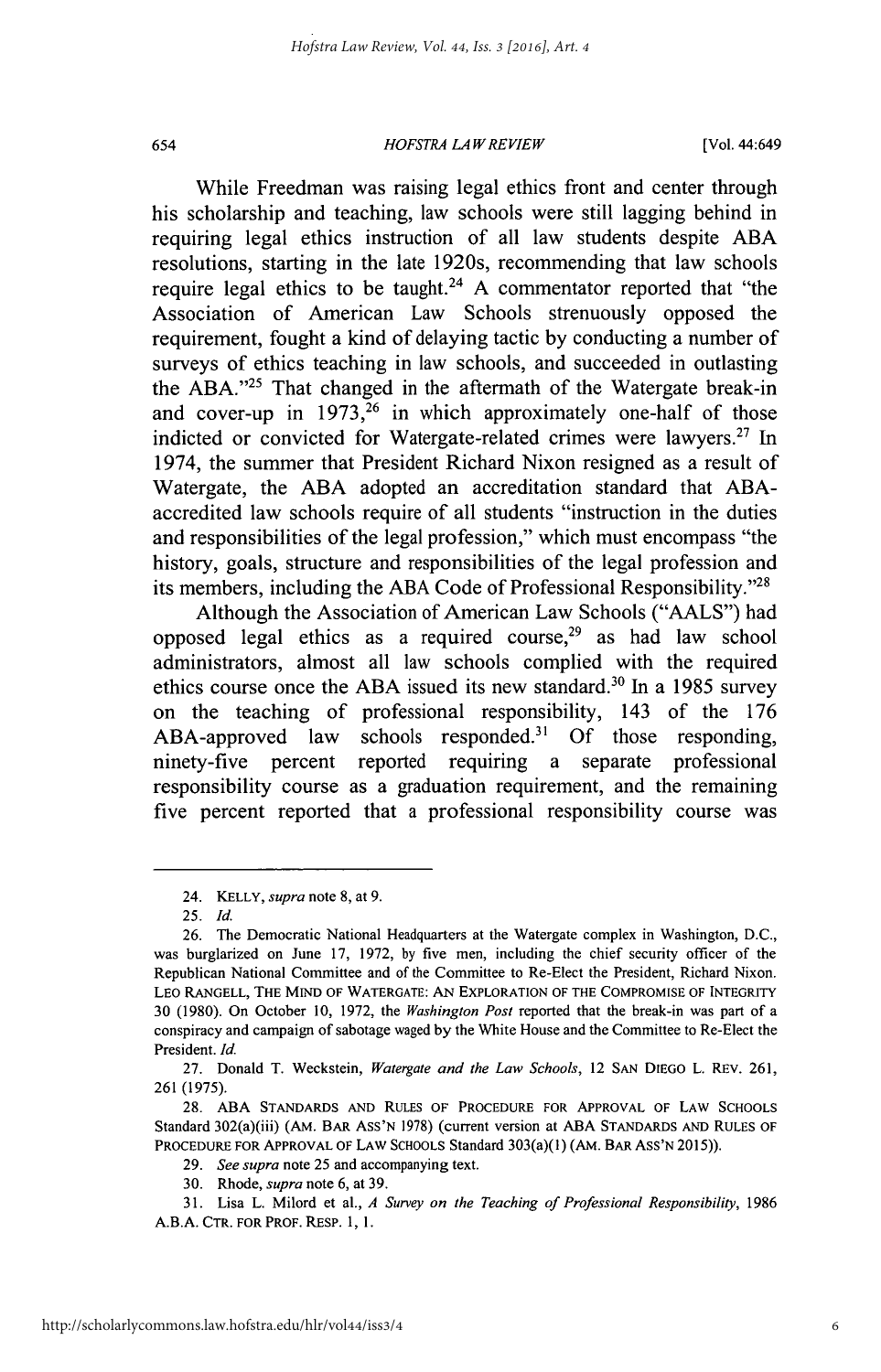#### *MONROE FREEDMAN'S INFLUENCE ON LEGAL EDUCATION* **2016] 655**

optional.<sup>32</sup> The standard did not require that the instruction be in a separate course, so presumably, a small number of schools without a required course provided some instruction in lectures or through the pervasive method in other courses.<sup>33</sup>

Not long after the **ABA** required ethics instruction, starting in the early 1970s, Freedman published *Lawyers' Ethics in an Adversary System.<sup>34</sup>*This book built upon, and was largely based on, several of his earlier articles and other writings exploring the serious questions of legal ethics that had not yet been explored.<sup>35</sup> Like his articles, his book is firmly grounded in the adversary system of the **U.S.** justice system, and he quotes the following statement from Lord Brougham in his representation of the Queen in the *Queen Caroline* case to help explain the contours of zealousness demanded of lawyers:

An advocate, in the discharge of his duty, knows but one person in all the world, and that person is his client. To save that client **by** all means and expedients, and at all hazards and costs to other persons, and, amongst them, to himself, is his first and only duty; and in performing this duty he must not regard the alarm, the torments, the destruction which he may bring upon others. Separating the duty of a patriot from that of an advocate, he must go on reckless of the consequences, though it should be his unhappy fate to involve his country in confusion. <sup>36</sup>

After quoting the passage, Freedman explained, "Let justice **be** done—that is, for my client let justice be done—though the heavens fall. That is the kind of advocacy that **I** would want as a client and that **I** feel bound to provide as an advocate."<sup>37</sup> Freedman's reliance on Lord Brougham's statement to illustrate the lengths to which a lawyer should go in representing a client soon became a central point of discussion in professional responsibility courses.

**<sup>32.</sup>** *Id. at 3.*

**<sup>33.</sup>** As late as the **1995-1996** academic year, some law schools, such as Boston University School of Law, University of Michigan Law School, Stanford Law School, and Yale Law School, reported satisfying the ethics requirement with lectures, discussion groups, or courses with some ethics content. *See* Roger **C.** Cramton **&** Susan P. Koniak, *Rule, Story, and Commitment in the Teaching ofLegal Ethics,* **38** WM. **&** MARY L. REv. *145,147* n.14 **(1996).**

<sup>34.</sup> FREEDMAN, *supra note* **1.**

*<sup>35.</sup> See generally, e.g., Freedman, supra* note 20; Freedman, *supra note* **11;** Freedman, *supra* note **16;** Freedman, *Solicitation of Clients, supra* note **1;** Monroe H. Freedman, Book Review, **<sup>16</sup>** AM. **U.** L. **REV. 177 (1966)** (reviewing **JEROME** CARLIN, LAWYERS' ETHIcs: **A STUDY** OF THE **NEW YORK** CITY BAR **(1966)).**

**<sup>36.</sup> FREEDMAN,** *supra note* **1,** at **9** (quoting Trial of Queen Caroline 2 **(1821)).**

**<sup>37.</sup>** *Id.*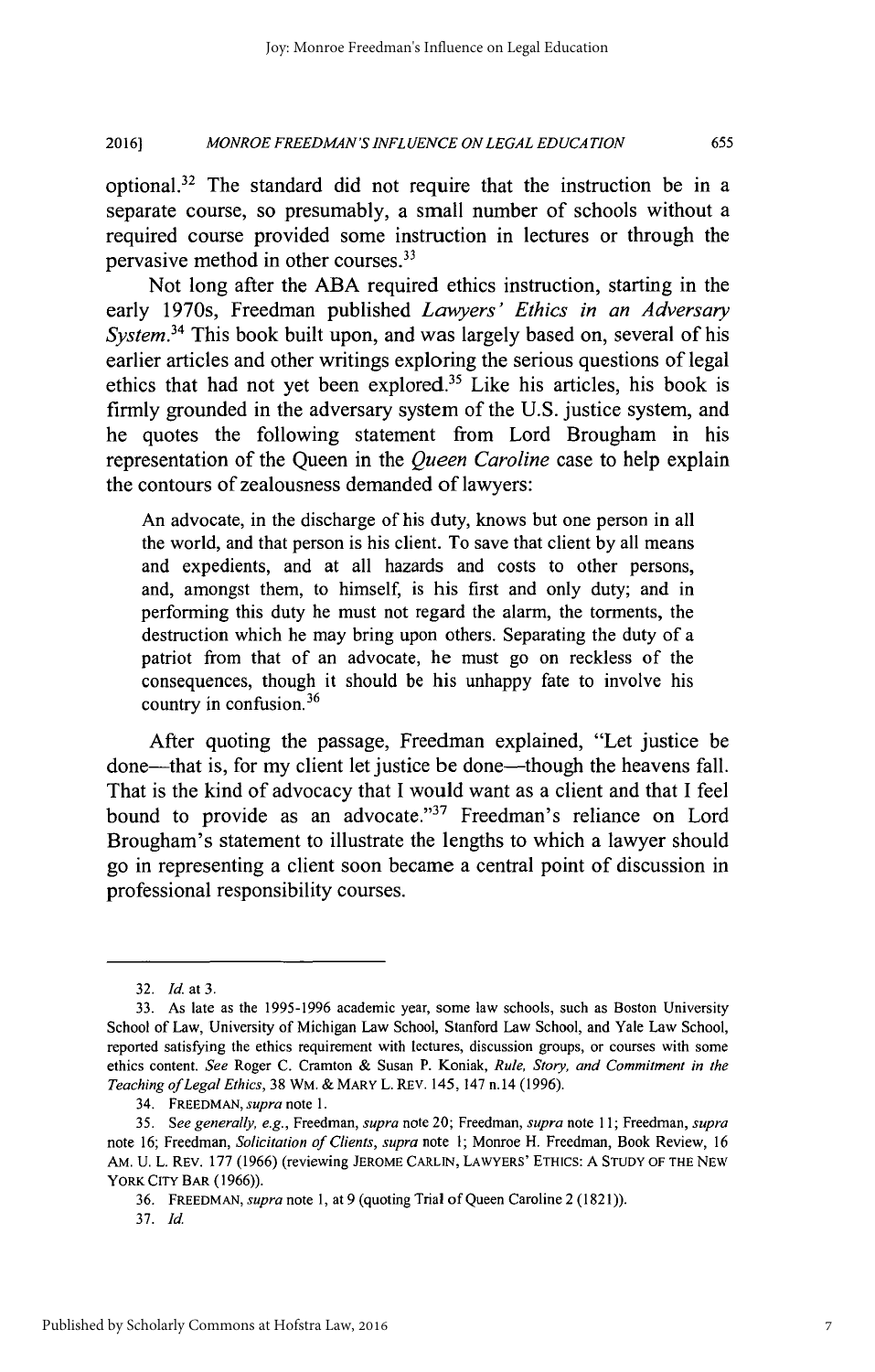#### *HOFSTRA LAW REVIEW* **656** [Vol. 44:649

Freedman's influence on legal education was wide and deep, and it was deepest among his students and colleagues at the Maurice **A.** Deane School of Law at Hofstra University. **A** colleague of his, Susan Fortney, described Freedman as a servant leader who "respected, supported, and motivated others."<sup>38</sup> She recounts several instances in which he inspired students and colleagues.<sup>39</sup> Roy Simon, another colleague who sat in on a number of Freedman's classes, stated that Freedman's "teaching technique was effortless and effective" and "his focus in the classroom was not on theory but on practice."<sup>40</sup> Simon affirmed: "He was beloved by his students, and he loved them."<sup>41</sup>

#### III. **CONCLUSION**

Throughout the United States, professors and students continue to discuss and debate Monroe Freedman's position on zealousness. His other positions, such as the right for lawyers to advertise, and the difficult issues facing lawyers in civil practice, criminal defense, and prosecution, are similarly discussed and debated. He began writing and teaching legal ethics at a time when few did, and he helped to develop the subject both as a field of scholarship and a focus for teaching. Today, an **ABA** standard states that every ABA-approved law school must require "one course of at least two credit hours in professional responsibility that includes substantial instruction in the history, goals, structure, values, and responsibilities of the legal profession and its members."<sup>42</sup> In those ethics courses, Freedman's ideas and influence can still be felt.

Freedman was not afraid to question conventional wisdom, especially when the ways lawyers and judges approached and resolved issues were not only wrong but also harmful to clients and the public, such as the ban on lawyer advertising. He championed the cause for defense lawyers to be truly effective, for the Sixth Amendment right to counsel to be meaningful, and for prosecutors to understand and follow their professional responsibilities. As William Simon noted, "Freedman

**<sup>38.</sup>** Susan Fortney, *Monroe Freedman: Servant Leader, Bridge Builder,* **23 PROF. LAW.,** no. **2, 2015,** at **18,** 20.

**<sup>39.</sup>** *Idat20-21.*

<sup>40.</sup> Roy Simon, *Monroe Freedman, the Consummate Colleague,* **23 PROF. LAW.,** no. **2, 2015,** *at* **23,** *25.*

<sup>4</sup> *1. Id.*

**<sup>42.</sup> ABA STANDARDS AND RULES OF PROCEDURE FOR APPROVAL OF LAW SCHOOLS,** Standard 303(a)(1) **(AM. BAR ASS'N 2015).**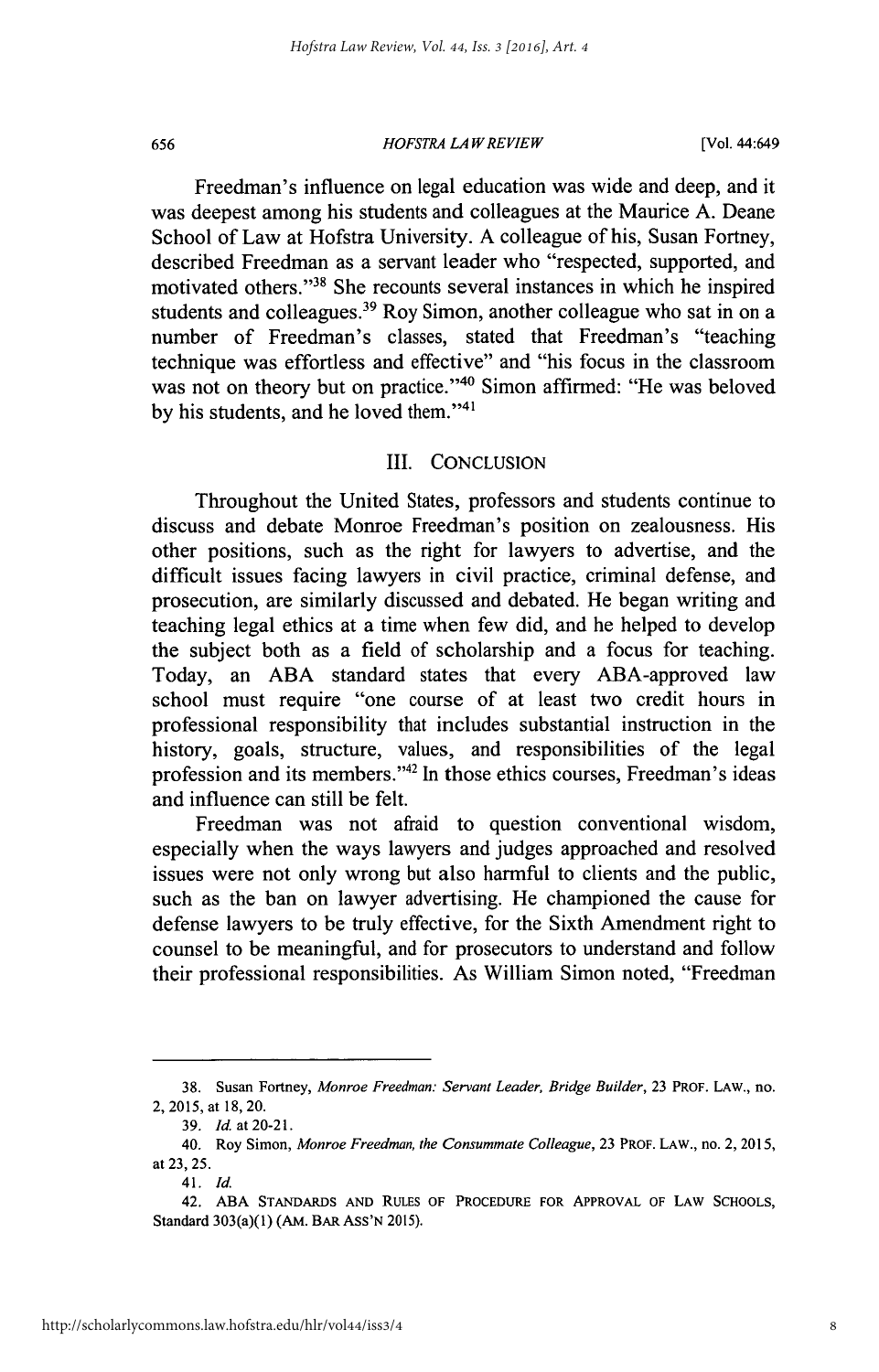#### *MONROE FREEDMAN'S INFLUENCE ON LEGAL EDUCATION* **2016] 657**

focused attention on intensely contestable issues, the 'hardest questions' as he put it **. . . ."**

Freedman understood what it means to be a lawyer and, more importantly, what clients, especially those facing the government in criminal cases, need in their lawyers. He identified the three hardest questions, and he answered them. Not everyone agreed with his answers, but his commitment to seeking answers to hard questions that have a real impact on ordinary people helped shape legal education, as well as the field of legal ethics.

Ralph Temple, a former colleague of Freedman's in the practice of law, and who taught with him in the early 1960s,<sup>44</sup> referred to Freedman as a "Prophet in His Own Time" in the title of an essay published in **1988.45** Temple concludes the essay noting that Monroe Freedman's views "have justly had the greatest impact on legal ethics in our time."<sup>46</sup> That was true in **1988,** it is true today, and it will remain true long into the future.

<sup>43.</sup> William H. Simon, *"Thinking Like a Lawyer" About Ethical Questions,* **27** HOFSTRA L.

REV. **1,** 2 **(1998)** (quoting Freedman, *supra note* **11,** at 1469).

<sup>44.</sup> Temple, *supra* note **1,** at **233** n.\*.

*<sup>45.</sup> Id.* at **233.**

<sup>46.</sup> *Id* at **239.**